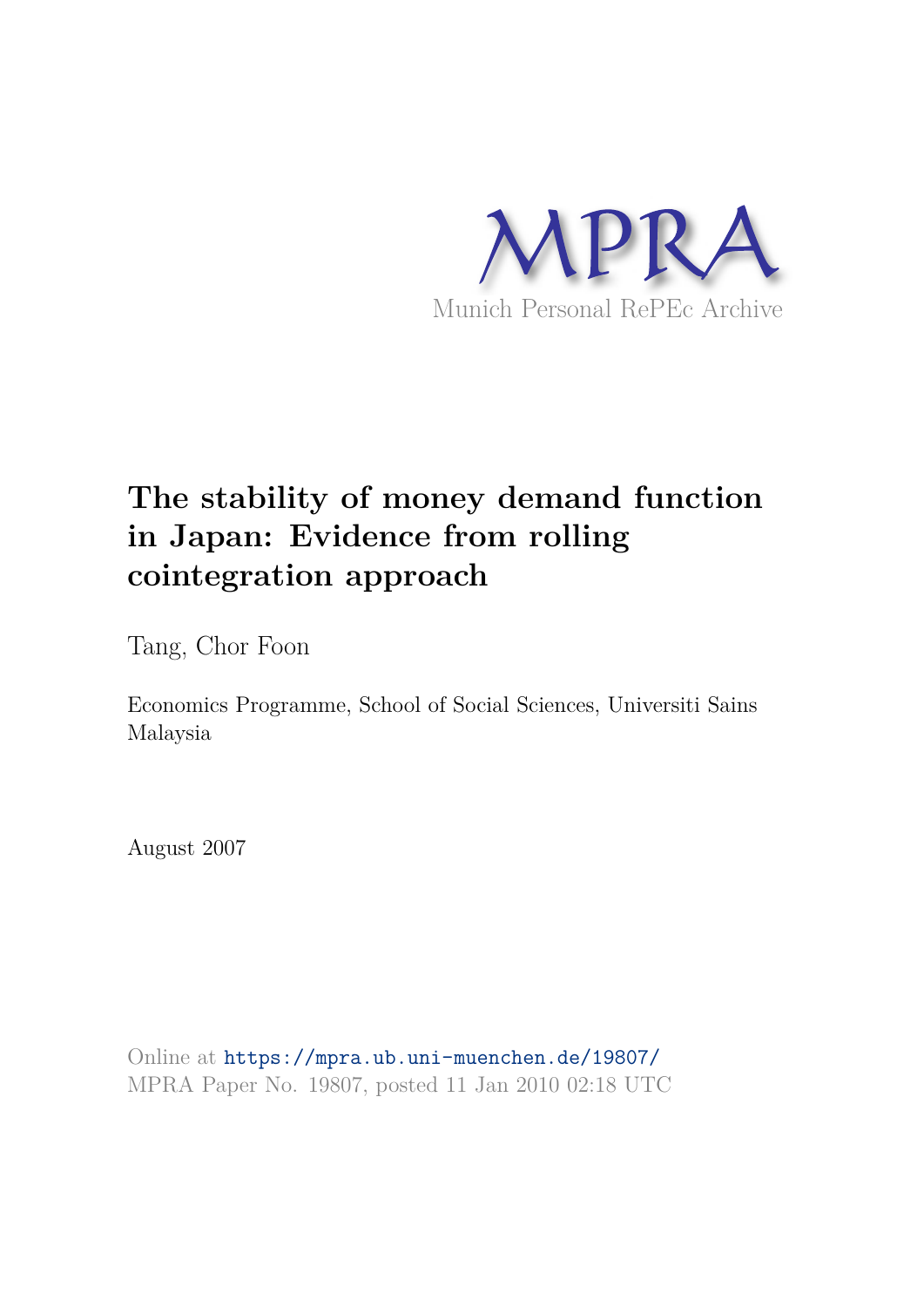# **The stability of money demand function in Japan: Evidence from rolling cointegration approach**

Chor Foon TANG

PhD Candidate Economics Programme, School of Social Sciences Universiti Sains Malaysia, 11800 USM, Penang, Malaysia

Email: tcfoon@yahoo.com

#### **ABSTRACT**

The main purpose of this study is to re-investigate the stability of Japanese M2 money demand function over the period of 1960:Q1 to 2007:Q2. This study propose to incorporate the rolling regression approach into the bounds testing procedure for cointegration within the autoregressive distributed lag (ARDL) framework to search for the stability of money demand function in Japan. This study, in general, confirms that real M2 money demand and its determinants, real income and interest rates are cointegrated within the entire sample period. In line to that, the CUSUM and CUSUM of Squares tests show that the money demand function is stable over the analysis period. However, the evidence of rolling ARDL cointegration test implies that Japanese M2 money demand is not stable due to a series of changes in the Japanese monetary policy environment. The finding of this study is vital for policymakers in formulating an appropriate macroeconomic policy. Owing to the low power of CUSUM and CUSUM of Squares tests in the presence of lagged dependent variable(s), this study propose to use the rolling cointegration test to re-investigate the stability of money demand function in Japan.

*Keywords*: Money Demand; Rolling Cointegration Test; Japan; Stability *JEL Classification Codes*: C22; E41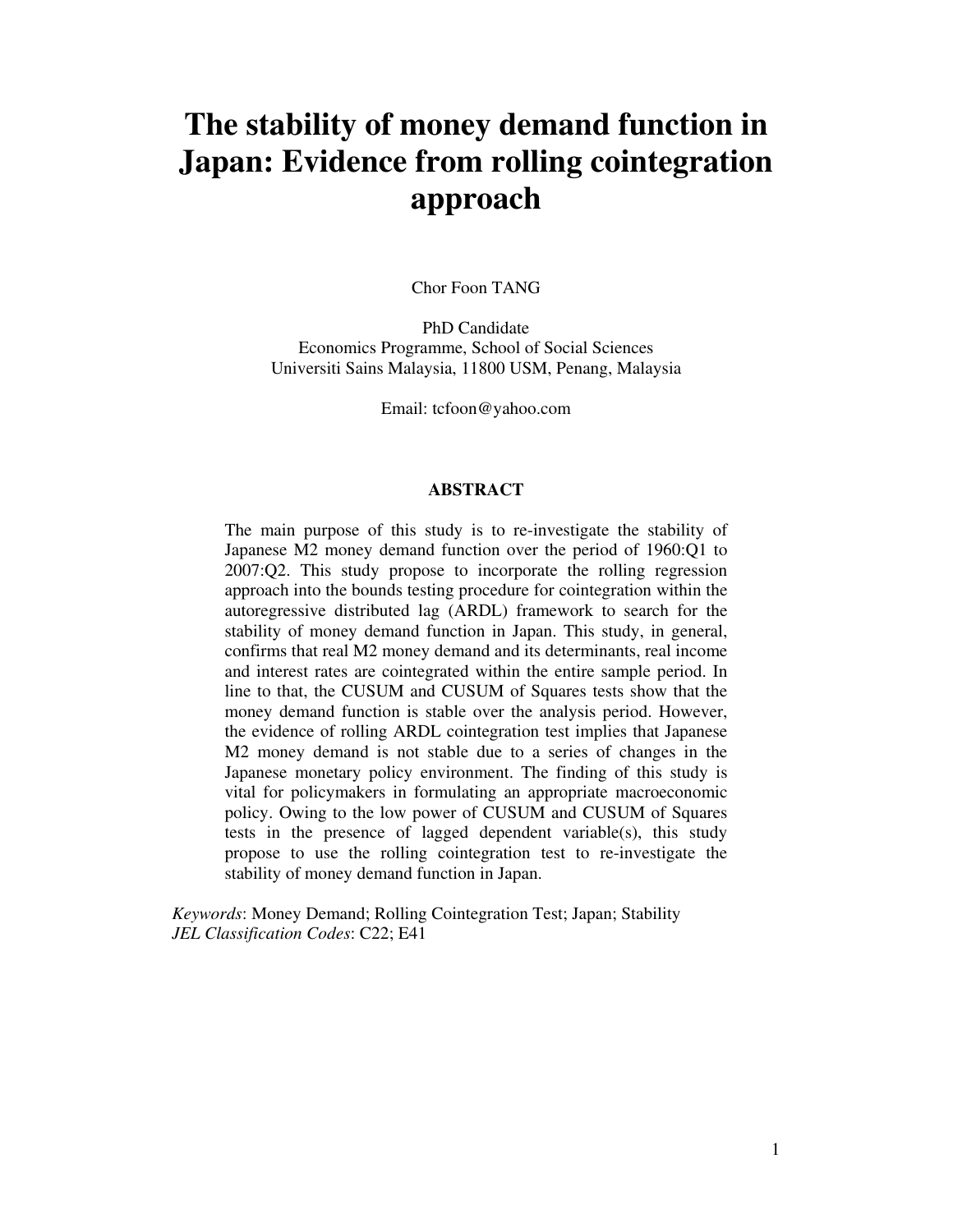## **1. INTRODUCTION**

The stability of money demand function has long been the central issue in a growing body of research in the macroeconomics literature. Why stable money demand function is of concern? The stability of money demand function is crucial because it has important implications for how monetary policy should be conducted. According to Hamori and Tokihisa (2001) if money demand function is stable, the monetary policy is matters that is the money supply will have a certain amount of expected influence on real variables and that money supply controlled by the central bank is an effective macroeconomic policy. Caporale and Gil-Alana (2005) added that stability of money demand function is a pre-requisite for effective formulation of monetary targeting policy in an economy. If the money demand function is not stable, the policymakers would lose at least one of the fundamental pre-conditions for effective implementation of its anti-inflationary monetary policy (see also Dekle and Pradhan, 1999; Bahmani-Oskooee and Bohl, 2000). Therefore, the monetary policy has very little role to play when the money demand function is not stable.

With regards to the question of stability, cointegration techniques (e.g., Engle and Granger, 1987; Johansen, 1988; Johansen and Juselius, 1990; Pesaran et al., 2001) are the most widely applied method so far. The rationale is that if money demand and its determinants are cointegrated, this implies that the money demand function is stable since the cointegrated variables will never move too far apart, and will be attracted to their long run equilibrium relationship. However, Wagner (1981) argued that a stable money demand function may not imply a stable monetary multiplier. Then, Bahmani-Oskooee and Bohl (2000) demonstrates that although M3 money demand and its determinants (i.e. income and interest rate) are cointegrated, the CUSUM of Squares test showed that M3 money demand in Germany experienced structural break. In addition to that, Bahmani-Oskooee and Barry (2000) in the case of Russia, and Bahmani-Oskooee and Economidou (2005) in the case of Greece also discovered similar outcomes with regard to the M2 monetary aggregate. Following this, they concluded that the presence of cointegration may not interpret as a sign of stable money demand function. In contrast, some existing studies found that when cointegration exists, the CUSUM and CUSUM of Squares statistics shows that the money demand function is stable (e.g. Obben, 1998 in the case Brunei; Bahmani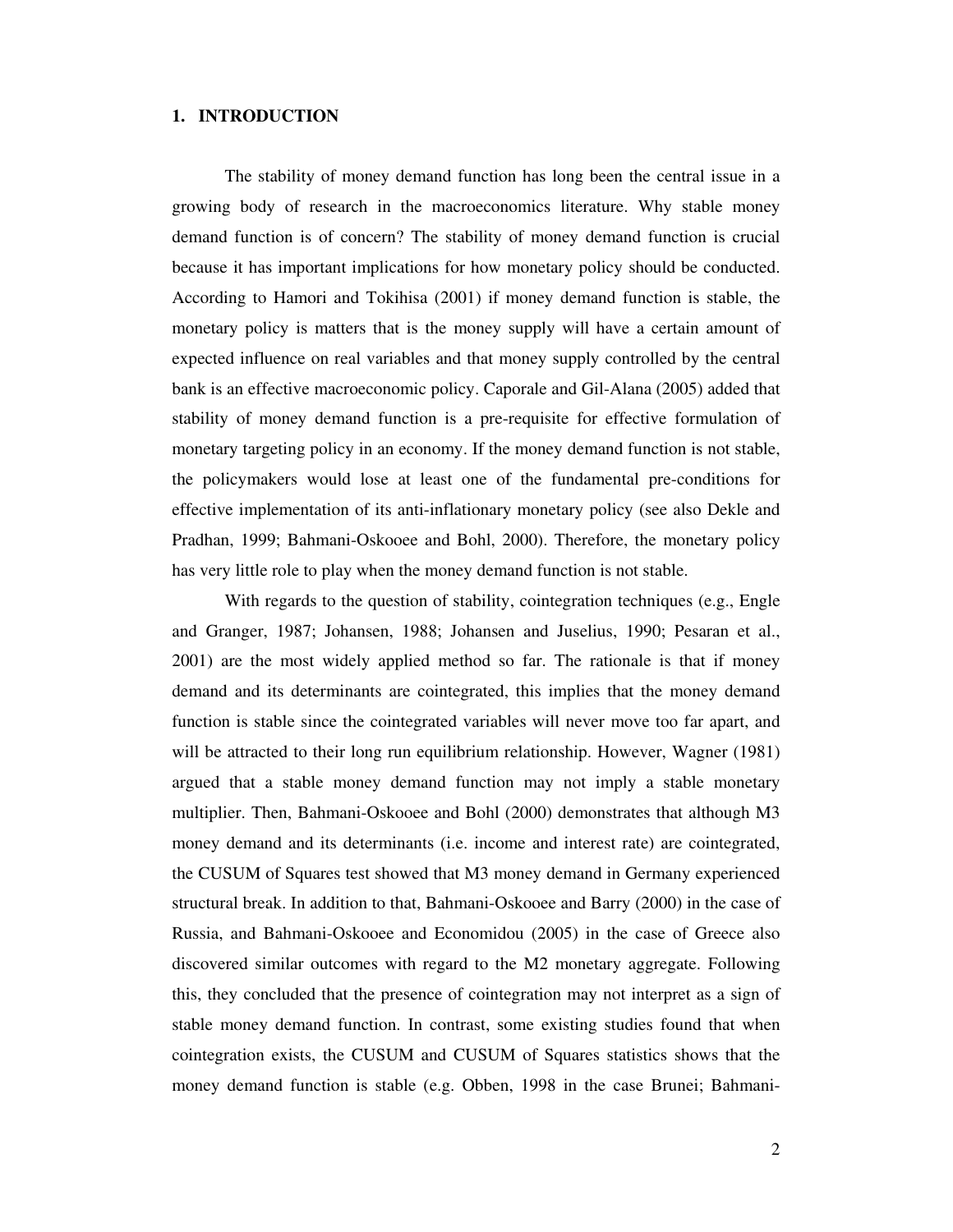Oskooee and Ng, 2002 in the case of Hong Kong; Tang, 2004 in the case of Japan). Therefore, the argument of cointegration does not imply stability seems to be vague.

As far as Japan is concerned, many studies have empirically investigated the money demand function and its stability from different angles. Among them are Miyao (1996), Bahmani-Oskooee and Shabsigh (1996), Amano and Wirjanto (2000), Bahmani-Oskooee (2001), Bahmani-Oskooee and Chomsisengphet (2002), Hamori and Tokihisa (2001) and Tang (2004). Two themes have emerged from these studies. First, the previous studies used the presence of cointegration as an indicator for stable money demand function in Japan. Overall, these studies found that money demand function in Japan is fairly stable, except Miyao (1996) who found that real M2 money demand is not cointegrated with real output and nominal interest rates.

Second, the CUSUM and CUSUM of Squares tests were extensively used to affirm the stability of the estimations. It is well noted in the literatures, the CUSUM and CUSUM of Squares tests are not valid when the estimated model contained a lagged dependent variable(s) (see Otto, 1994, pp. 181; Choong et al., 2005; Tang and Lean, 2007). Besides, Andrews (1993) pointed out that if a break point is determined by a search over the sample period, then the standard critical values would be smaller than the appropriate values and as such the statistical inference may be biased against the null hypothesis of stability. Furthermore, Amano and Wirjanto (2000) noted that any change point determined in an ad hoc manner may adversely affect the power of the test as the chosen point may be mis-specified. Due to these caveats, the results of the earlier studies should be accepted with caution. Apart from methodological flaws, the incidence of several shocks to the Japanese monetary system (e.g. the introduction of the floating exchange rate system in 1973, interest rate liberalisation and the initialling of the Plaza Accord in the mid-1980s, and the Asian financial crisis in 1997) also cast doubts on the premise that Japanese money demand function has remained stable.

In light to these problems, the present study attempts to re-investigate the Japanese M2 money demand function and its stability by incorporating the rolling regression approach into the bounds testing procedure for cointegration (see Pesaran et al., 2001) within the autoregressive distributed lag (ARDL) framework to search for the time period of which money demand and its determinants are cointegrated or stable. We are aware of the fact that there is a rolling cointegration test based on Johansen's procedure (e.g. Kutan and Zhou, 2003; Crowder and Phengpis, 2007),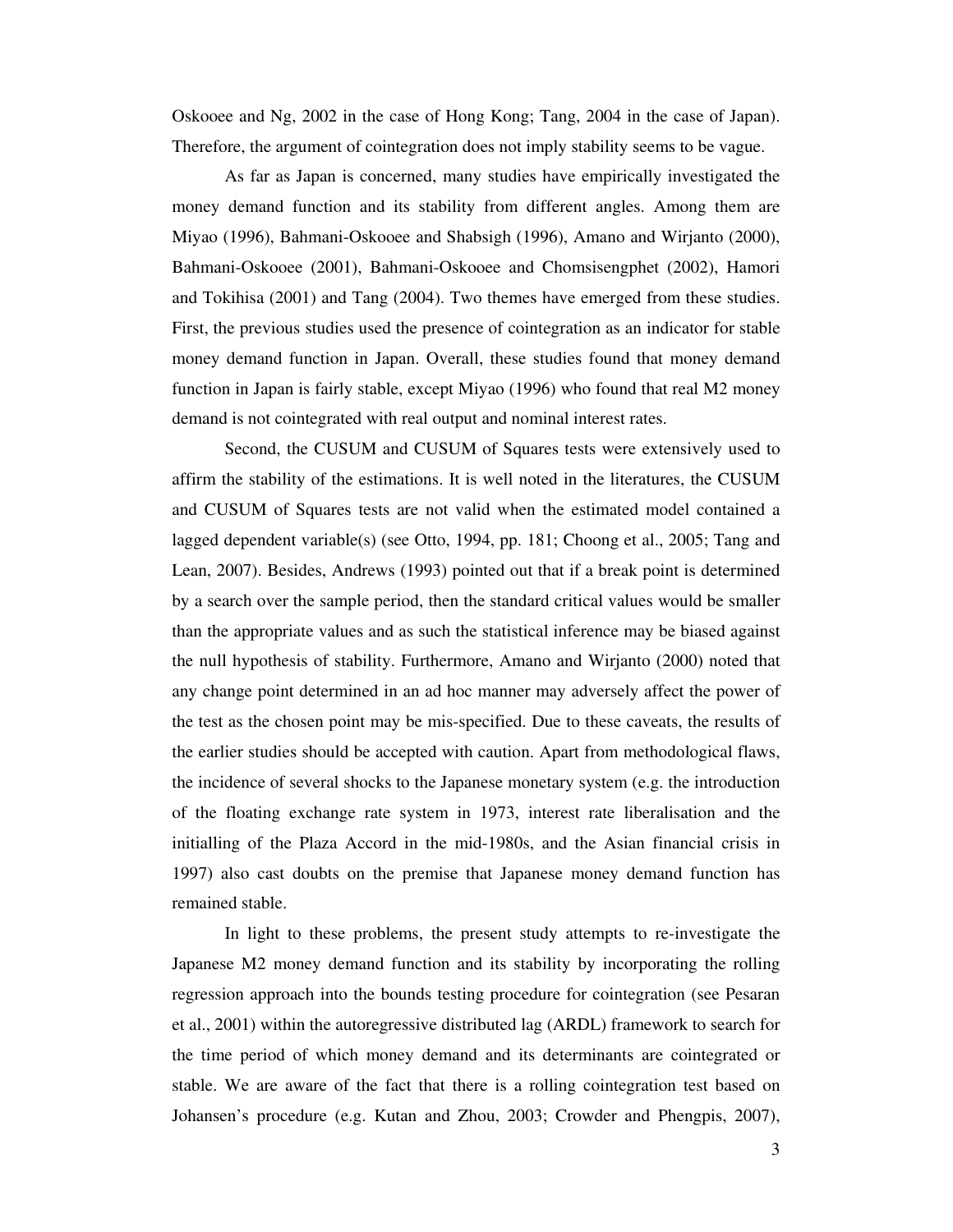however, the bounds testing procedure is superior to the conventional tests because it is applicable irrespective of whether the underlying regressors are purely *I*(0), purely *I*(1) or mutually cointegrated. In addition to that, Narayan and Narayan (2005), and Narayan and Smyth (2006) noted that the bounds testing procedure is not plagued by the small sample bias problem. Moreover, the bounds testing procedure is likely to have better statistical properties because it does not push the short run dynamics into the residuals term as in the Engle and Granger two-step cointegration approach (see Pattichis, 1999; Mah, 2000).

The remainder of this study is organised as follows. Section 2 will briefly discuss the model specification, econometric techniques and data used in this study. The empirical results will be reported in Section 3. Finally, the conclusions and policy implications are presented in Section 4.

#### **2. MODEL SPECIFICATION, ECONOMETRIC TECHNIQUES AND DATA**

 In order to analyse the money demand function in Japan, this study follows the standard money demand specification informed by Miyao (1996) and Bahmani-Oskooee (2001). The M2 money demand function can be expressed as equation (1).

$$
\ln M 2_t = \alpha_0 + \alpha_1 \ln Y_t + \alpha_2 R_t + \mu_t \tag{1}
$$

where ln denotes the natural logarithm, M2 is the real money demand for M2, Y is the real Gross Domestic Products (GDP) with the expected positive elasticity and R is the interest rate with the expected negative elasticity.

 As noted in the earlier section, we use the ARDL bounds testing procedure for cointegration to test for the existence of any long run equilibrium relationship between real money demand and its determinants viz. real income and interest rate. To implement the bounds testing approach, the following ARDL equation (2) is estimated.

$$
\Delta \ln M 2_{t} = a_{0} + a_{1} \ln M 2_{t-1} + a_{2} \ln Y_{t-1} + a_{3} R_{t-1} + \sum_{i=1}^{p} b_{i} \Delta \ln M 2_{t-i} + \sum_{i=0}^{p} b_{2i} \Delta \ln Y_{t-i} + \sum_{i=0}^{p} b_{3i} \Delta R_{t-i} + \varepsilon_{t}
$$
\n(2)

4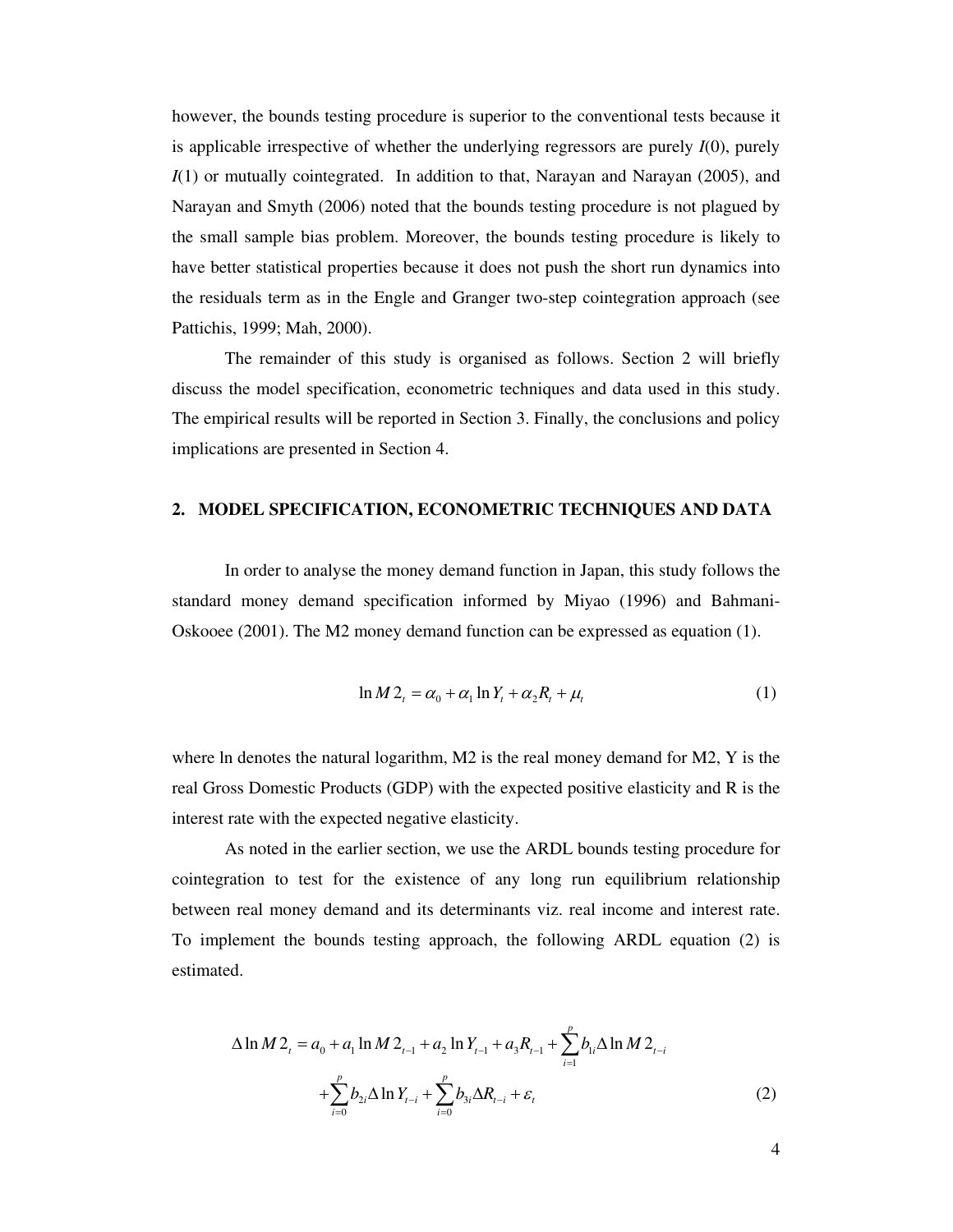where  $\Delta$  is the first difference operator and the residuals  $\varepsilon$  are assumed to be spherically distributed and white noise. The bounds testing for cointegration approach is based on the standard Wald or F-statistics and the presence of long run equilibrium relationship is tested by restricting the lagged levels variables,  $\ln M2_{t-1}$ ,  $\ln Y_{t-1}$  and  $R_{t-1}$  in the equation (2). Therefore, it is a joint significance F-test for the null hypothesis of no cointegrating relation  $(H_0: a_1 = a_2 = a_3 = 0)$  against the alternative hypothesis of a cointegrating relation  $(H_1: a_1 \neq a_2 \neq a_3 \neq 0)$ . If the calculated Fstatistics exceeds the respective upper critical bounds value tabulated in Pesaran et al. (2001, pp. 300), we suggest that the variables are cointegrated. Otherwise, the variables are not cointegrated.

 Next, a battery of diagnostic tests will be conducted to ensure that the classical assumptions are complied to. Besides that, this study will also test the stability of money demand function using the proposed rolling ARDL cointegration test to compare with the result of CUSUM and CUSUM of Squares tests.

 In view of data sources, the present study uses quarterly data of real M2 money demand, real GDP and money market interest rates from 1960:Q1 to 2007:Q2 in Japan. The data are obtained from International Monetary Funds, *International Financial Statistics* (IFS). The GDP deflator (2000 = 100) was used to derive the real term.

Although Pesaran et al. (2001) stated that the bounds testing procedure is applicable irrespective of whether the regressors belong to  $I(0)$  or  $I(1)$  process, it is nevertheless important to ensure that the regressors are not integrated into an order higher than one. This is because the inclusion of  $I(2)$  regressors may lead to spurious cointegration results as there is no critical values for bounds test with  $I(2)$  regressors. To determine the order of integration, this study employed the Augmented Dickey-Fuller (ADF), Phillips-Perron (PP) and Kwaitkowski et al. (1992) – KPSS stationarity tests. The results for unit roots tests are reported in Table 1. The results for ADF and PP tests suggests that all the variables are integrated of order one, *I*(1), except interest rate is stationary at level, *I*(0). However, the evidence from KPSS test indicates that all the variables included interest rates are non-stationary at level, but they are stationary after first differencing. These results lead us to the conclusion that the order of integration of estimated variables are mixture (i.e. *I*(0) and *I*(1) process). Therefore,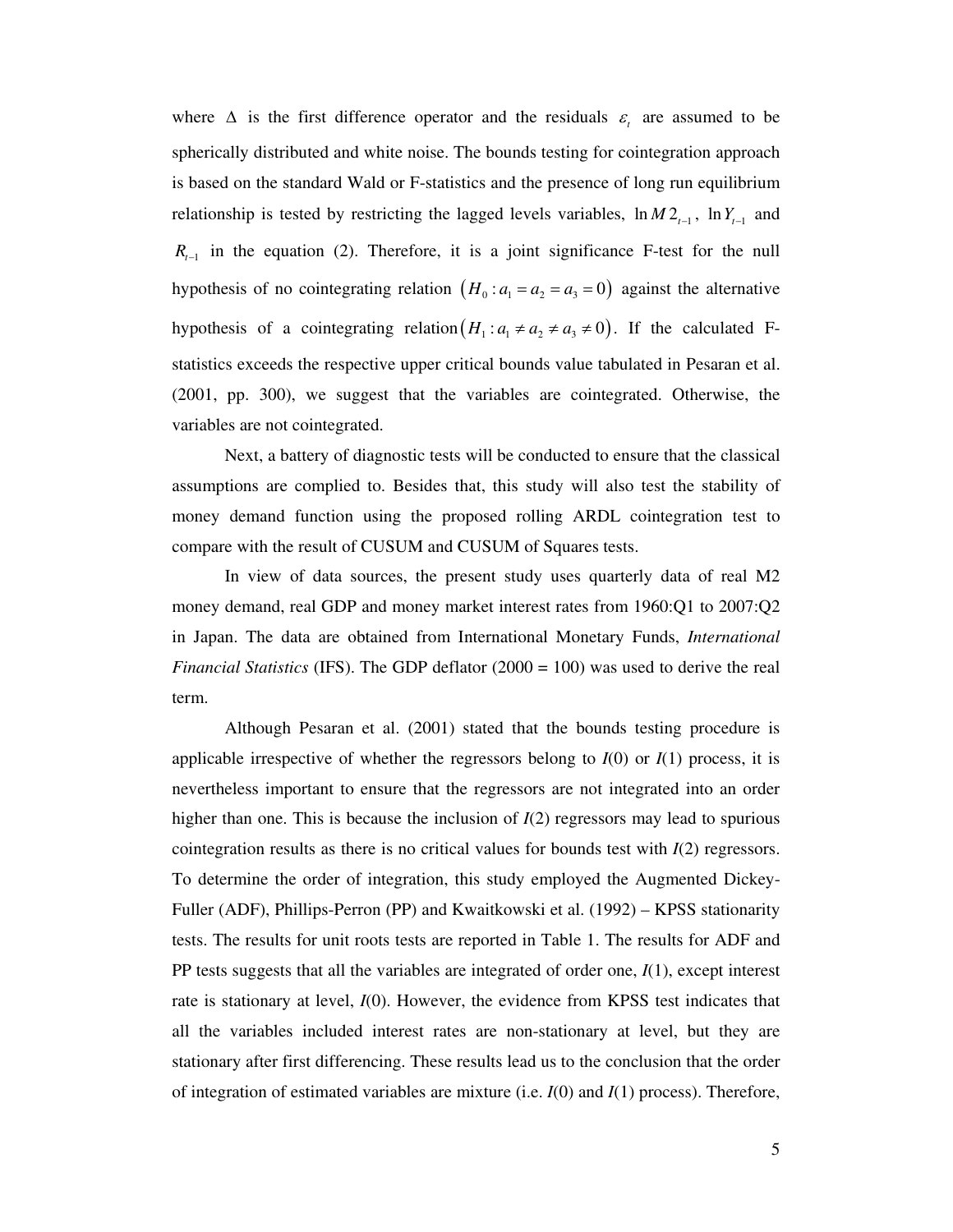the bounds testing for cointegration is very suitable to the present formulation of the demand for money in Japan as the order of integration of the variables is different.

| Table 1: The results of stationarity tests |                 |                   |                 |
|--------------------------------------------|-----------------|-------------------|-----------------|
| Variables                                  | ADF             | <b>PP</b>         | <b>KPSS</b>     |
| $\ln M2$ ,                                 | $-1.128(5)$     | $-1.172(9)$       | $0.421(11)$ *** |
| $\Delta$ ln M2,                            | $-3.658(4)$ **  | $-7.262(5)$ ***   | 0.082(9)        |
|                                            |                 |                   |                 |
| $\ln Y_t$                                  | $-2.208(4)$     | $-3.143(14)$      | $0.388(11)$ *** |
| $\Delta$ ln $Y_t$                          | $-4.763(3)$ *** | $-42.314(15)$ *** | 0.084(16)       |
|                                            |                 |                   |                 |
| $R_{t}$                                    | $-4.427(1)$ *** | $-3.463(5)$ **    | $0.216(10)*$    |
| $\Delta R_{i}$                             | $-5.924(8)$ *** | $-7.573(1)$ ***   | 0.021(5)        |

Note: The asterisks \*\*\*, \*\* and \* denotes the significance level at 1, 5 and 10 per cent. ADF, PP and KPSS refer to Augmented Dickey-Fuller, Phillips-Perron and Kwiatkowski et al. (1992) unit root tests. The optimal lag length for ADF test is selected using the AIC while the bandwidth for PP and KPSS tests are selected using the Newey-West Bartlett kernel. Figure in parentheses denotes the optimal lag length and bandwidth. The critical values for ADF and PP tests are obtained from MacKinnon (1996) while the asymptotic critical values for KPSS test are obtained from Kwiatkowski et al. (1992).

#### **3. EMPIRICAL RESULTS**

# *3.1 Cointegration test results*

In applying the bounds testing procedure for cointegration, we have to decide the optimal lags order for ARDL model. With the assistance from Akaike's Information Criterion (AIC), we found that  $ARDL(5, 0, 1)$  is the best. This information criterion was used owing to its superior's properties in small sample (see Liew, 2004; Lütkepohl, 2005, pp. 151). The results of bounds test for cointegration, together with the critical bounds values for  $k = 2$ , are reported in Table 2, Panel A. Batteries of diagnostic tests were conducted on the final ARDL model. The Ramsey RESET test indicates that the final ARDL model is free from the specification error problem. The Breusch-Godfrey LM test for serial correlation does not reject the null hypothesis of no serial correlation at the 5 per cent significance level. This implied that the estimated residuals are not serially correlated. Moreover, the Jarque-Bera normality test shows that the estimated residuals are normally distributed. Therefore,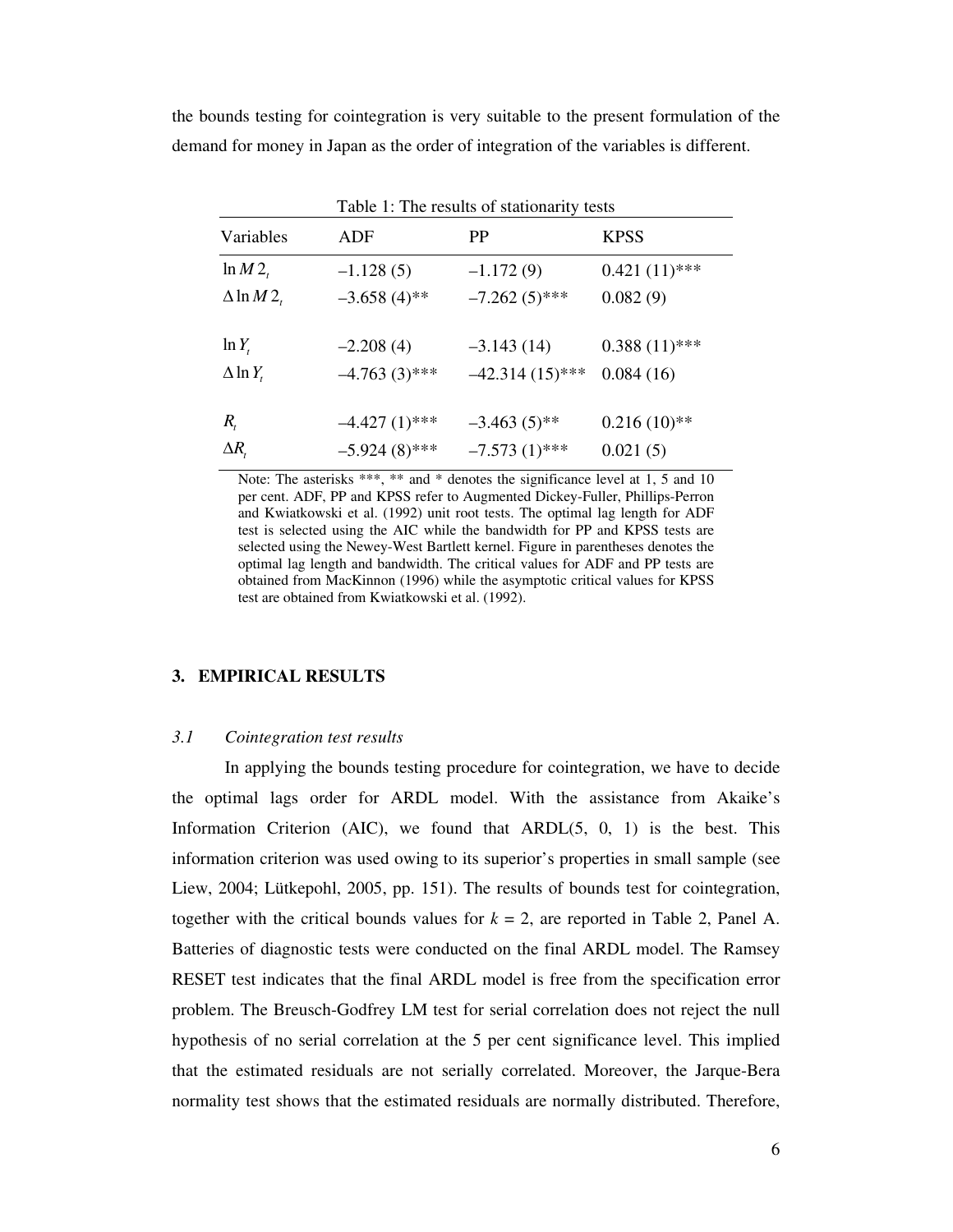the statistical inferences based on the conventional tests statistics such as t-ratio,  $R^2$ and *F*-statistics are valid.

Table 2: The results of bounds test for cointegration **Panel A: Calculated F-statistic**  $F_{M2}(M2|Y,R)$  4.340\* **# Critical Values Bounds (F-test):**  Significance Level Lower *I*(0) Upper *I*(1) 1 per cent 5.15 6.36 5 per cent 3.79 4.85 10 per cent 3.17 4.14 **Conclusion: Cointegrated** 

## **Panel B: Long run coefficients**

| Regressors         | Coefficients                                                        |  |
|--------------------|---------------------------------------------------------------------|--|
| Constant           | $-9.942***$                                                         |  |
| $1.786***$<br>ln Y |                                                                     |  |
|                    | $-0.014$                                                            |  |
|                    | Note: ***, **, * denote significance at 1, 5 and 10 per cent level, |  |

respectively. # Case III: Unrestricted intercept and no trend  $(k = 2)$ critical values are obtained from Pesaran et al. (2001, pp. 300). R-squared: 0.880; Adjusted R-squared: 0.873; F-Statistic: 115.157 (0.000); Jarque-Bera: 2.813 (0.245); Ramsey RESET [1]: 0.004 (0.952); Breusch-Godfrey LM test [1]: 2.273 (0.132), [2]: 2.293  $(0.318);$ 

ARCH test [1]: 1.450 (0.228).

[] refer to the diagnostics tests order; ( ) refer to the p-values.



Figure 1: CUSUM and CUSUM of Squares Statistics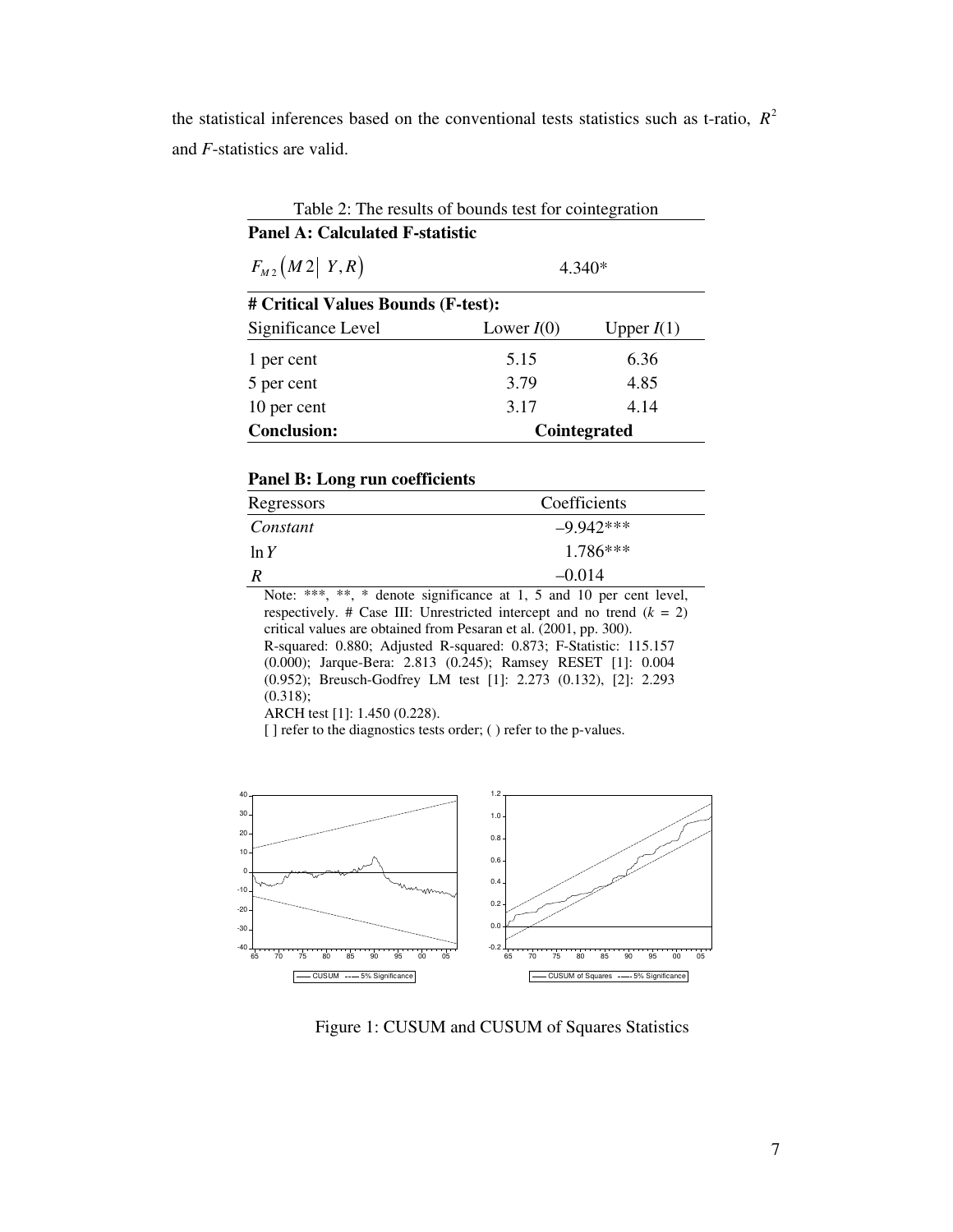In order to ascertain the presence of a long run equilibrium relationship between M2 money demand and its determinants, a joint significance F-test for  $(H_0: a_1 = a_2 = a_3 = 0)$  was conducted. The calculated F-statistic for bounds test is 4.340 which is greater than the 10 per cent upper bounds critical values tabulated in Pesaran et al. (2001). This implied that real M2 money demand and its determinants, real income, interest rates are cointegrated. Next, we performed the CUSUM and CUSUM of Squares tests on the final ARDL model to test the stability of money demand function. The plots of CUSUM and CUSUM of Squares tests in Figure 1 are always stay inside the 5 per cent critical bounds. This implies that the estimated coefficients are stable over the analysis period.

Apart from that, this study employed the Bardsen (1989) procedure to calculate the long run elasticities from the ARDL model as the variable are cointegrated. The long run real income and interest rates elasticities are  $-(a_2/a_1)$  and  $- (a_3/a_1)$ , respectively. The results of long run coefficients are presented in Table 2, Panel B. From the estimated results, we found that the sign of estimated coefficients are harmony to the economic theory, where real income (1.786) is positively related to real money demand while interest rate  $(-0.014)$  is negatively related to real money demand.

# *3.2 Rolling cointegration test results*

In this section, this study propose to implement the rolling ARDL cointegration test to gains some further insights on the stability of money demand function in Japan. Over the past few decades, Japan has witnessed some major switch in its monetary policies environments such as the introduction of the floating exchange rate system in 1973, interest rate liberalisation and the initialling of the Plaza Accord in the mid-1980s, and the Asian financial crisis in 1997. Although the CUSUM and CUSUM of Squares tests show that the estimation is stable, these tests are low power in handling models with lagged dependent variable(s). Thus, it is interesting to implement a rolling cointegration test to re-examine whether the Japanese money demand function remains stable or not under the changing monetary policies environments. By using the rolling ARDL cointegration test, we may possibly detect the influences of the monetary policies innovations on the interactions between money demand and its determinants.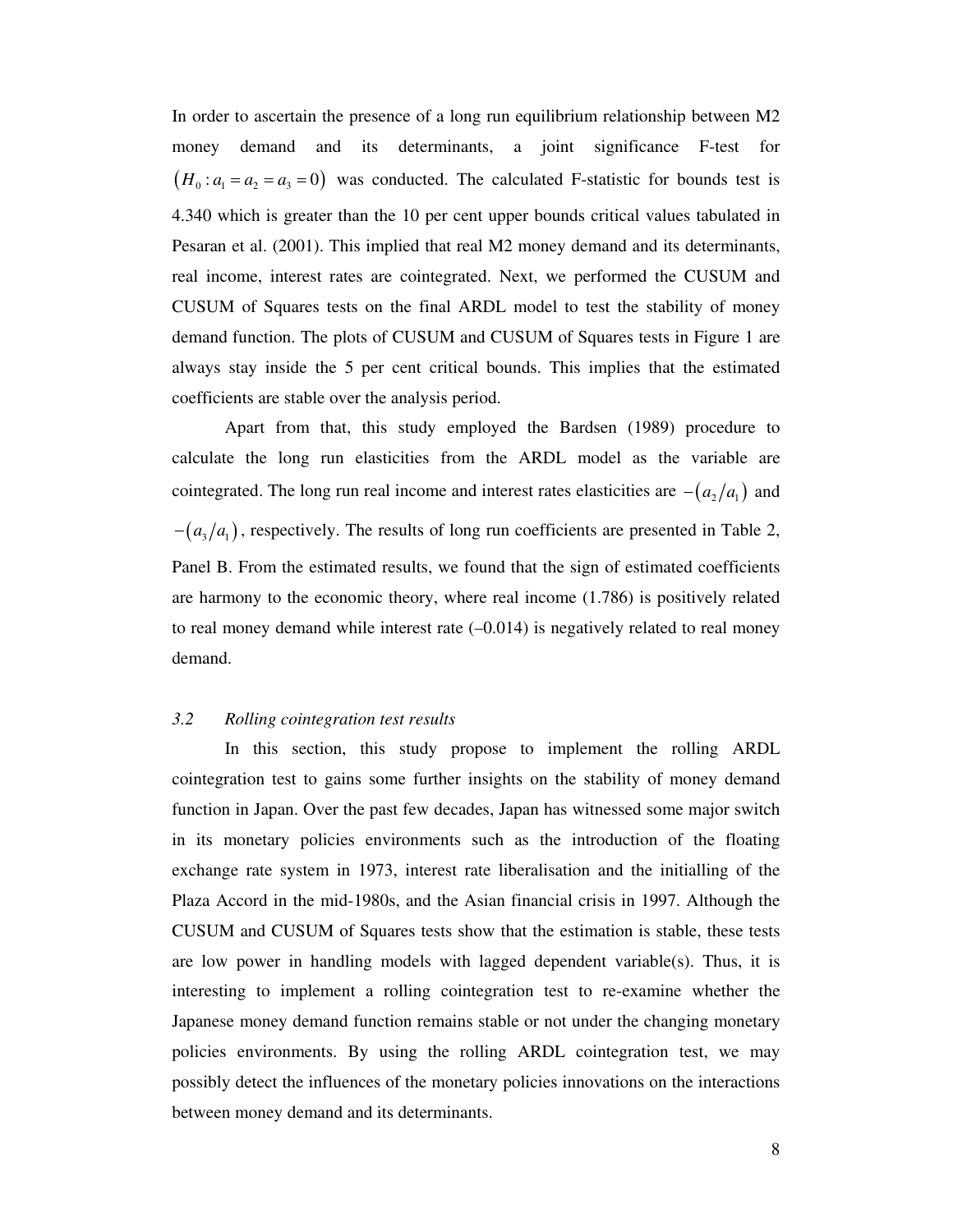In running the rolling ARDL cointegration test, we need to set the size of rolling window. To the best of our knowledge, there is no statistical procedure to set the optimal window size. As a result, the choice of rolling window size seems arbitrary. Given that cointegration is a long run property and reasonably long time spans of data may be required to capture the presence of cointegrating relation (see Hakkio and Rush, 1991), thus we set the window size at 10 year. Following this, the rolling ARDL cointegration test is conducted with the sub-sample data of 40 quarters over the period of analysis. Another concern raised in this section is the small sample critical values. We noted that the critical values provided by Pesaran et al. (2001) are not suitable for our constant rolling windows size of 40 observations. Thus, we employed the response surface procedure developed by Turner (2006) to derive the exact critical values for 40 observations. Furthermore, the 10-year rolling F-statistics for bounds test is normalised by the 10 per cent critical values. If the ratio is above one then the null hypothesis of no cointegrating relation will be rejected. In other words, if the money demand function is stable, then a larger number of significant Fstatistics should be observed as time goes on.



Figure 2: The normalized F-statistics for rolling cointegration test

Figure 2 presents the normalised F-statistics for bounds test for the rolling window size of 40 observations. Overall, the rolling ARDL cointegration test results are varies over the analysis period. On one hand, the test results indicate that the stable M2 money demand function emerged merely from the period of 1989 to approximately 1997. On the other hand, the test results shows that there are two potential structural breaks in the Japanese M2 money demand that is during the period of 1975 to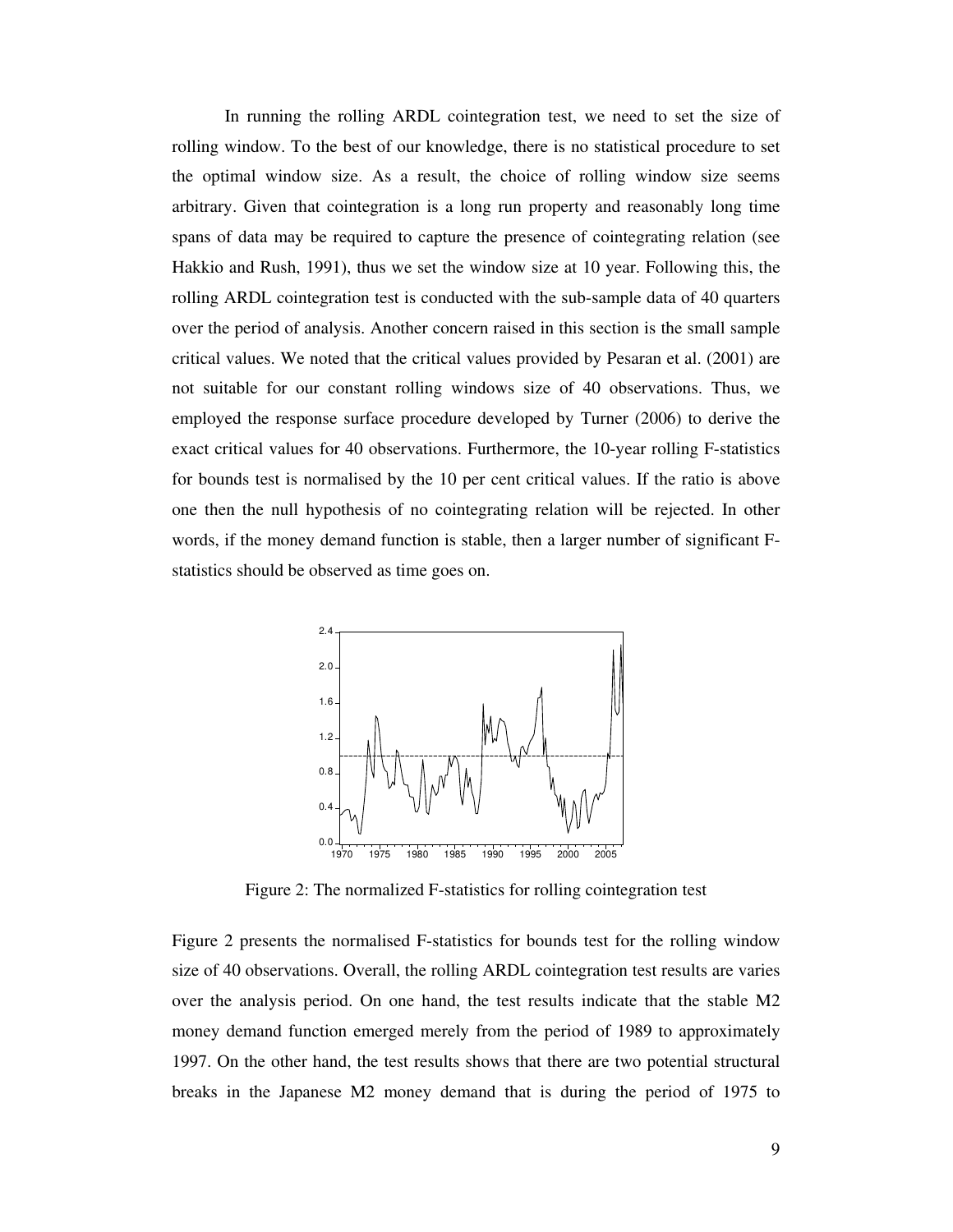approximately 1988 and late 1990s. Over the past decades, the money demand in Japan has experienced a large fluctuation due to a series of changes in the monetary policies environments; hence it was not a surprise to shows that the M2 money demand function in Japan is not stable.<sup>1</sup> This is consistent with our priori expectation and also the findings of Seo and Harada (2001) who found that M1 and M2 money demand in Japan are unstable after the Asian financial crisis in 1997. This additional exercise clearly indicate that the CUSUM and CUSUM of Squares tests may not be an appropriate tools for stability when the model contained lagged dependent variable(s).

#### **4. CONCLUSIONS AND POLICY IMPLICATIONS**

Using rolling approach to ARDL cointegration tests, this study empirically reinvestigates the stability of Japanese M2 money demand function over the period of 1960:Q1 to 2007:Q2. Several remarkable evidences emerged from this study: First, the ARDL model is estimated for whole sample period (see Table 2). The result of the bounds test show that real money demand for M2 and its determinants are cointegrated and both CUSUM tests (see Figure 1) shows that the parameters are stable over the analysis period. Second, the Bardsen's (1989) estimation results suggest that the long run coefficients sign for real income and interest rates are consistent with the economic theory. Finally, this study proposed to use rolling regression-based ARDL cointegration test to re-examine the stability of money demand function in Japan. With the assistance from this rolling cointegration test, we find that M2 money demand function in Japan is not stable due to a series of changes in the Japanese monetary policies environments. This result is not consistent with most of previous empirical studies in Japan (e.g., Bahmani-Oskooee, 2001; Tang, 2004; etc.).

The finding of unstable money demand function in Japan has offered a new piece of evidence supporting the needs of others macroeconomic policies such as fiscal policy and supply-side economy to stabilise the economy. However, the monetary policy should not be discarded as a useless policy instrument for curbing

 $\ddot{ }$ 

<sup>&</sup>lt;sup>1</sup> We are aware that the results of the rolling ARDL cointegration tests are sensitive to the number of years included in the rolling window; hence we have also conducted the test by using different rolling windows size such as 50 and 60 quarterly observations. To save space, the results for the rolling window size of 50 and 60 quarterly observations are not reported here, but it is available upon request from the author. The obtained results tend to show that the M2 money demand function is not stable.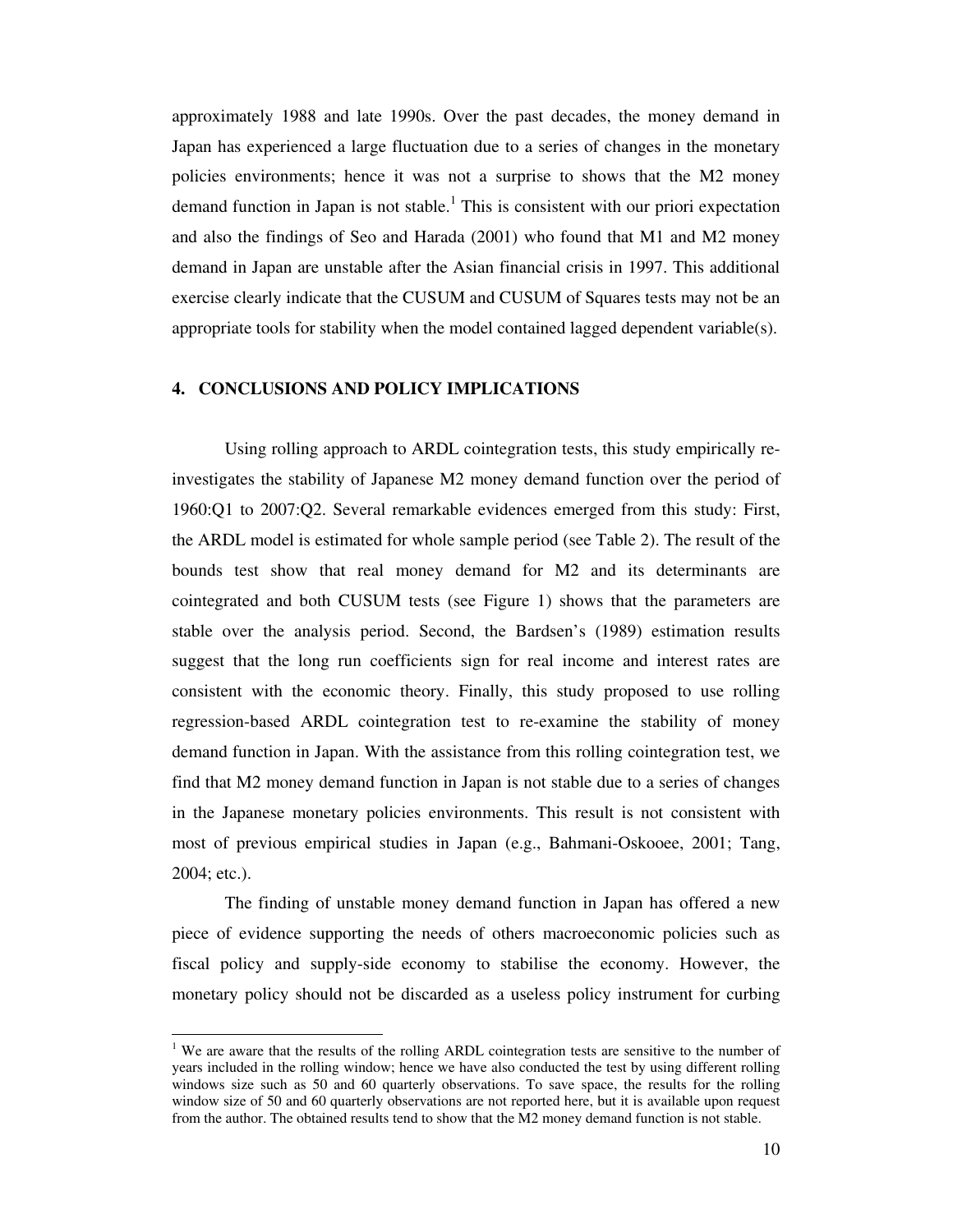inflation and others economic issue in Japan as the inelasticity of interest rate may shed some light that the monetary policies are effective (see Moghaddam, 1997). Therefore, this study suggests that policymakers should employ both monetary policy and fiscal policy in its efforts either to combat inflation or to stimulate economic growth in Japan.

### **REFERENCES**

- Amano, R.A. and Wirjanto, T.S. (2000) On the stability of long-run M2 demand in Japan. *Japanese Economic Review*, 51(4), pp. 536-543.
- Andrews, D.W.K. (1993) Tests for parameters Instability and structural change with unknown change point. *Econometrica*, 61, pp. 821-856.
- Bahmani-Oskooee, M. (2001) How stable is M2 demand function in Japan?. *Japan and the World Economy*, 13(4), pp. 455-461.
- Bahmani-Oskooee, M. and Barry, M.P. (2000) Stability of the demand for money in a unstable country: Russia. *Journal of Post Keynesian Economics*, 22(4), pp. 619-629.
- Bahmani-Oskooee, M. and Bohl, M. (2000) Germany monetary unification and the stability of the German M3 money demand function. *Economics Letters*, 66(2), pp. 203-208.
- Bahmani-Oskooee, M. and Chomsisengphet, S. (2002) Stability of M2 money demand function in industrial countries. *Applied Economics*, 34, pp. 2075- 2083.
- Bahmani-Oskooee, M. and Economidou, C. (2005) How stable is the demand for money in Greece?. *International Economic Journal*, 19, pp. 461-472.
- Bahmain-Oskooee, M. and Ng, C.W. (2002) Long-run demand for money in Hong Kong: An application of the ARDL model. *International Journal of Business and Economics*, 1(2), pp. 147-155.
- Bahmani-Oskooee, M. and Shabsigh, G. (1996) The demand for money in Japan: Evidence from cointegration analysis. *Japan and the World Economy*, 8, pp. 1-10.
- Bardsen, G. (1989) Estimation of long run coefficients in error correction models. *Oxford Bulletin of Economics and Statistics*, 51(2), pp. 345-350.
- Campbell, J.Y. and Perron, P. (1991) Pitfalls and opportunities: What macroeconomists should know about unit roots. *NBER Macroeconomic Annual*, 6, pp. 141-201.
- Caporale, G.M. and Gil-Alana, L.A. (2005) Fractional cointegration and aggregate money demand functions. *The Manchester School*, 73(6), pp. 737-753.
- Choong, C.K., Yusop, Z. and Soo, S.C. (2005) Foreign direct investment and economic growth in Malaysia: The role of domestic financial sector. *Singapore Economic Review*, 50(2), pp. 245-268.
- Crowder, W.J. and Phengpis, C. (2007) A re-examination of international inflation convergence over the modern float. *Journal of International Financial Markets, Institutions and Money*, 17(2), pp. 125-139.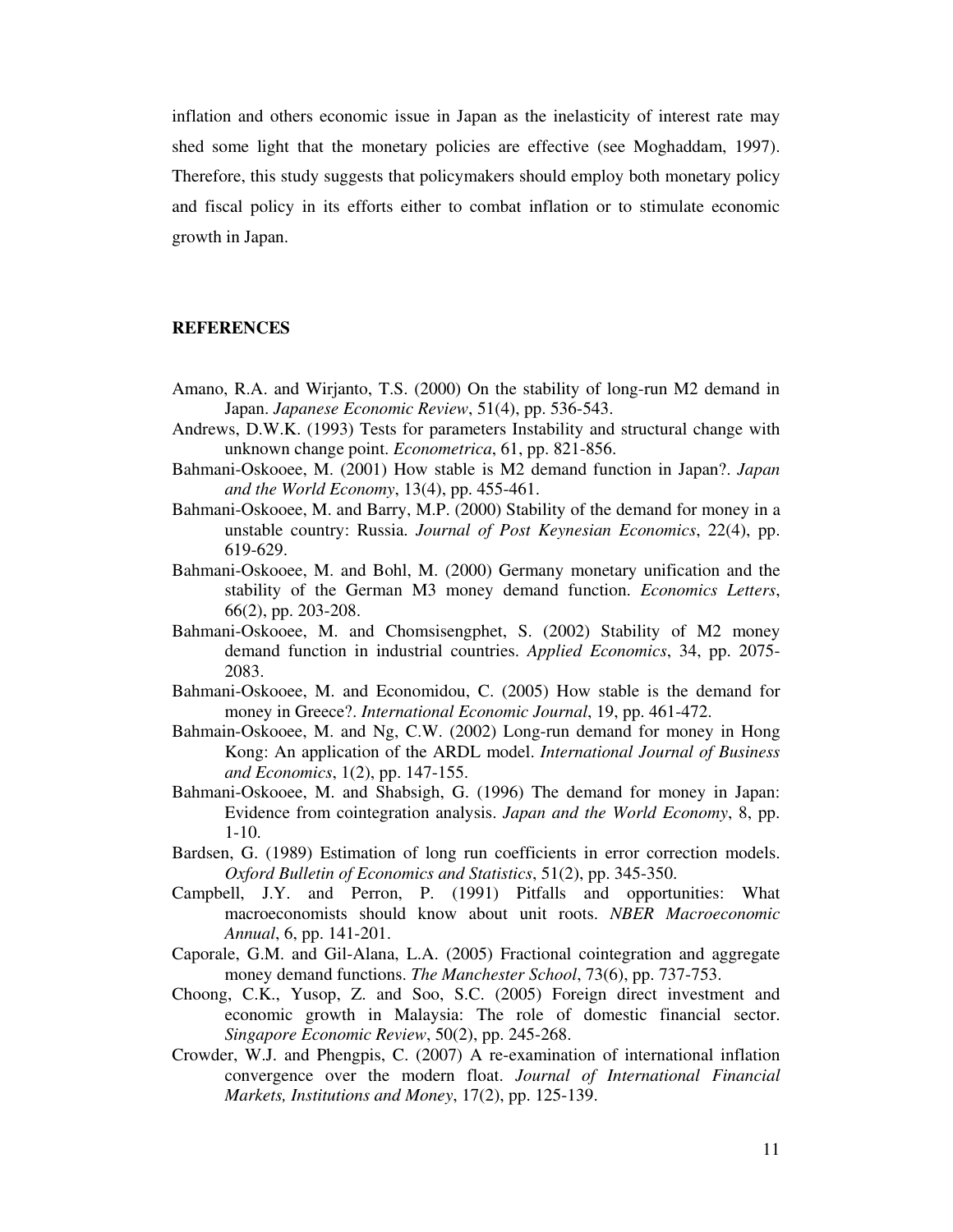- DeJong, D.A., Nankervis, J.C., Savin, N.E. and Whiteman, C.H. (1992) Integration versus trend stationarity in time series. *Econometrica*, 60, pp. 423-433.
- Dekle, R. and Pradhan, M. (1999) Financial liberalization and money demand in ASEAN countries. *International Journal of Finance and Economics*, 4(3), pp. 205-215.
- Engle, R.F. and Granger, C.W.J. (1987) Co-integration and error-correction: Representation, estimation, and testing. *Econometrica*, 55, pp. 251-276.
- Hakkio, C.S. and Rush, M. (1991) Cointegration: How short is the long run?. *Journal of International Money and Finance*, 10(4), pp. 571-581.
- Hamori, S. and Tokihisa, A. (2001) Seasonal cointegration and the money demand function: Some evidence from Japan. *Applied Economics Letters*, 8, pp. 305- 310.
- Johansen, S. (1988) Statistical analysis of cointegrating vector. *Journal of Economic Dynamics and Control*, 12, pp. 231-255.
- Johansen, S. and Juselius, K. (1990) Maximum likelihood estimation and inference on cointegration – with application to the demand for money. *Oxford Bulletin of Economics and Statistics*, 52, pp. 169-210.
- Kutan, A.M. and Zhou, S. (2003) Has the link between the spot and forward exchange rates broken down? Evidence from rolling cointegration tests. *Open Economies Review*, 14, pp. 369-379.
- Kwiatkowski, D., Phillips, P.C.B., Schmidt, P. and Shin, Y. (1992) Testing the null of stationarity against the alternative of a unit root: How sure are we that the economic time series have a unit root? *Journal of Econometrics*, 54, pp. 159- 178.
- Liew, K.S. (2004) Which lag length selection criteria should we employed?. *Economics Bulletin*, 3, pp. 1-9.
- Lütkepohl, H. (2005) *New Introduction to multiple time series analysis*. Springer-Verlag, Germany.
- MacKinnon, J.G. (1996) Numerical distribution functions for unit root and cointegration tests. *Journal of Applied Econometrics*, 11, pp. 601-618.
- Mah, J. (2000) An empirical examination of the disaggregated import demand of Korea: The case of information technology products. *Journal of Asian Economics*, 9, pp. 237-244.
- Miyao, R. (1996) Does a cointegrating M2 demand relation really exist in Japan?. *Journal of the Japanese and International Economies*, 10, pp. 169-180.
- Moghaddam, M. (1997) Financial innovations and the interest elasticity of money demand: Evidence from an error-correction model. *Atlantic Economic Journal*, 25(2), pp. 155-163.
- Narayan, S. and Narayan, P.K. (2005) A empirical analysis of Fiji's import demand function. *Journal of Economic Studies*, 32(2), pp. 158-168.
- Narayan, P.K. and Smyth, R. (2006) Higher education, real income and real investment in China: Evidence from Granger causality tests. *Education Economics*, 14(1), pp. 107-125.
- Obben, J. (1998) The demand for money in Brunei. *Asian Economic Journal*, 12(2), pp. 109-121.
- Otto, G. (1994) Diagnostic testing: An application to the demand for M1, in Rao, B.B. (Ed.), *Cointegration: For the applied economist*, St. Martin's Press, New York, (Chapter 6).